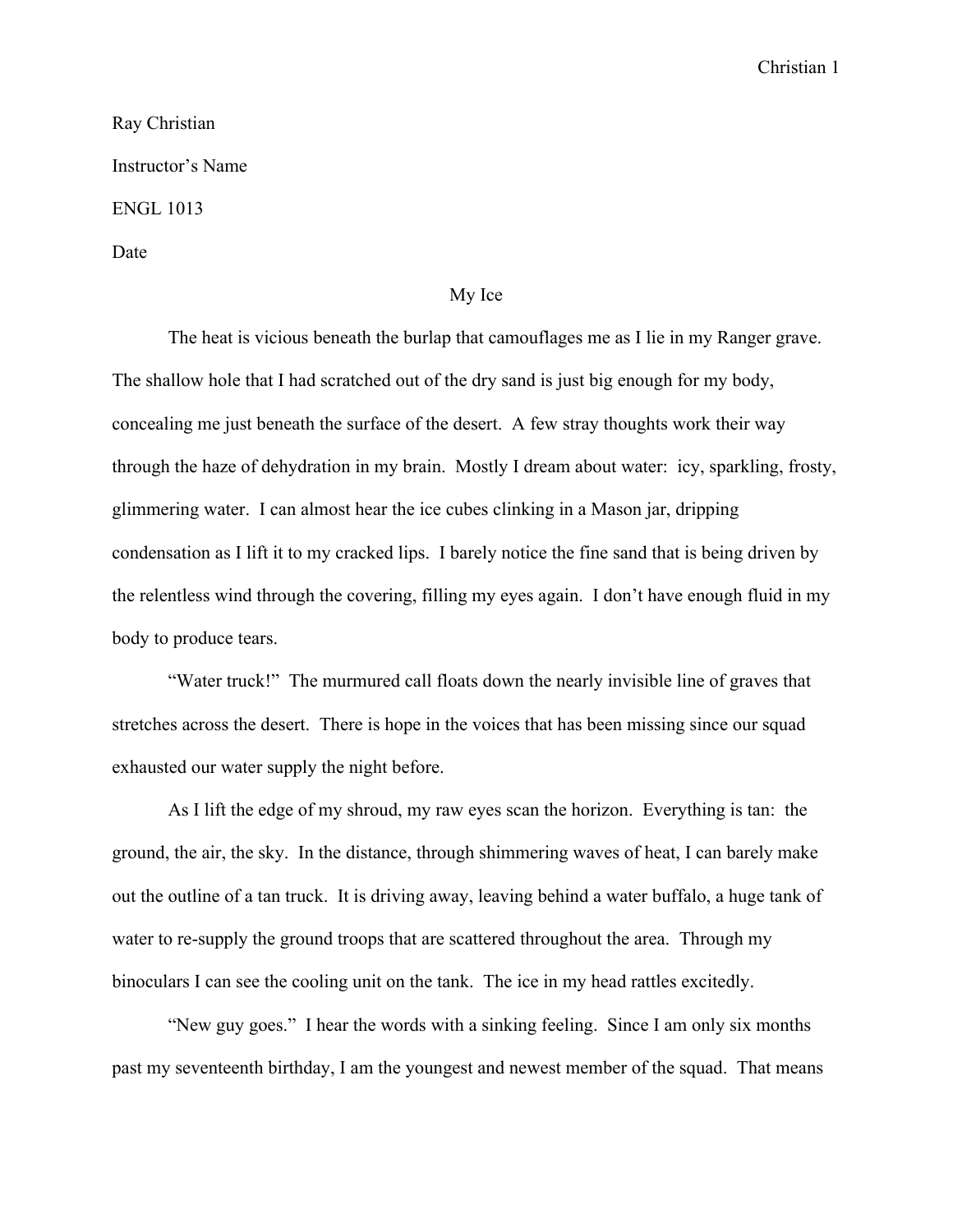Christian 2

that I'm the one that has to hump the two miles or more across the scorching sands to bring back the desperately needed water. I don't know how I am going to make it.

I must carry all of my equipment with me: my monkey suit (the thick charcoal-lined suit that will supposedly protect me from Saddam's home-tested brews); my extra ammo; and, naturally, my machine-gun. I tie all the canteens together with a string so that I can drag them behind me. As I try to prepare the best that I can, I hear the cold splash of icy water in my mind.

When I start out toward the tank as quickly as my depleted body allows, it doesn't look that far away. The sugary-fine sand spills over the tops of my boots with every step. My uniform that I am so proud to wear is crusted with salt from my sweat. My helmet is a huge weight on my head, seeming to push me deeper into the powder. Everything on me is coated with the infernal sand. I appear a natural part of this desolate land. But inside my head the ice is chattering encouragement.

The wicked Arabian sun tortures me as I slowly make my way toward the promise of salvation wavering in the distance. With distracted interest, I am aware that I can't feel my tongue. As I reach up to inspect it, I notice my hand. It is gray with dust and shriveled from lack of water. It looks like my grandpa's hand. With these gritty, alien fingers, I touch the object that should be my tongue. It feels like the thick wad of cotton that comes in a bottle of aspirin. I stuff it back in my dry mouth where I seem to remember it belongs.

The merciless sun is my constant and only companion. The fiery orb bears down on me as I force my legs to keep carrying me across the endless sand. The tank is closer now, isn't it? Surely it is; I've been walking for hours in the late afternoon sun, my own shadow as the only shade in sight.

The ice clinks loudly as I finally get closer to the tank of water. My body doesn't seem to